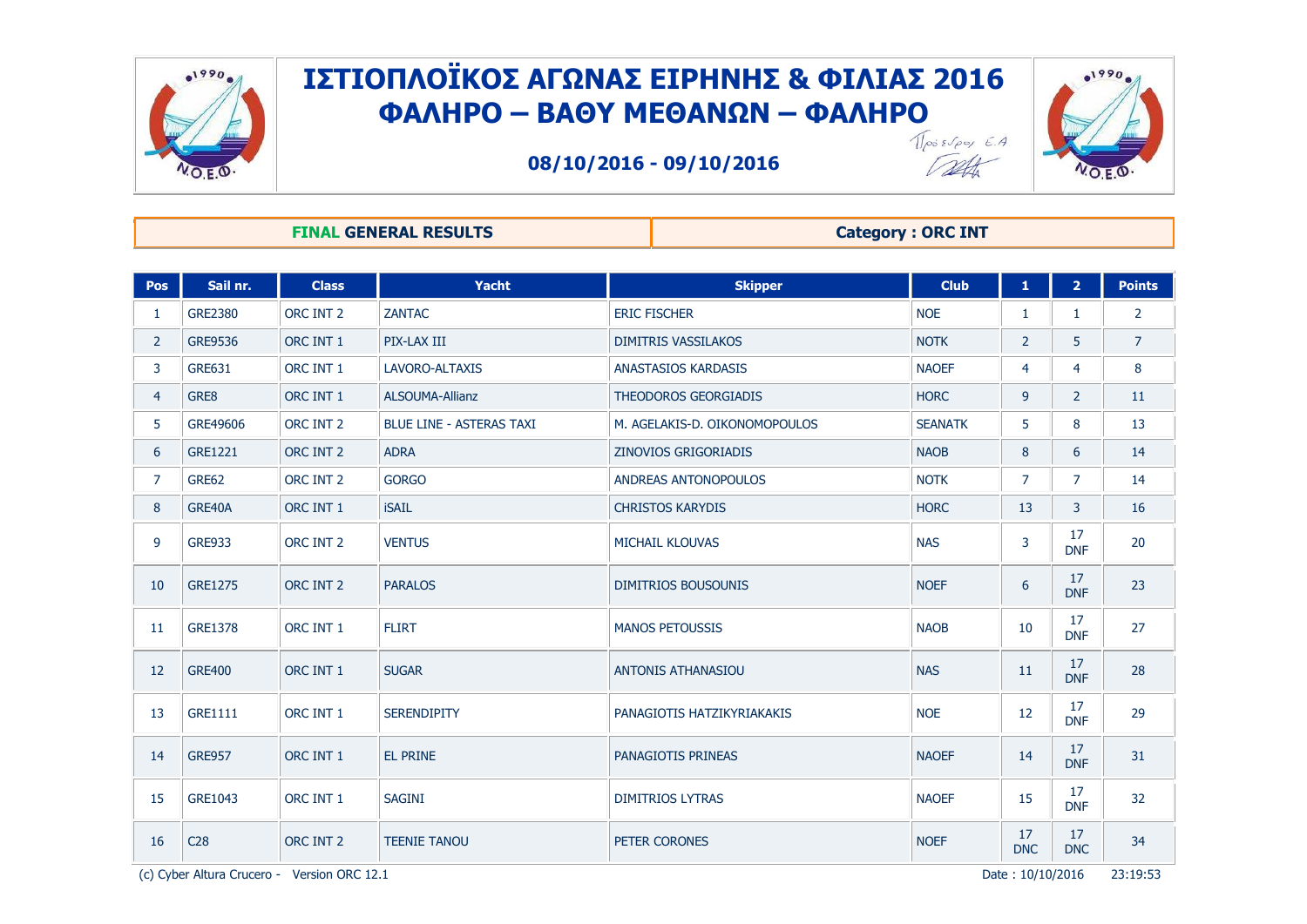



 $-1990$ 

**08/10/2016 - 09/10/2016**

| <b>FINAL GENERAL RESULTS</b> | <b>Class: ORC INT 1</b> |
|------------------------------|-------------------------|

| <b>Pos</b>     | Sail nr.                   | <b>Class</b>     | <b>Yacht</b>          | <b>Skipper</b>              | <b>Club</b>  | 1              | $\overline{2}$   | <b>Points</b> |
|----------------|----------------------------|------------------|-----------------------|-----------------------------|--------------|----------------|------------------|---------------|
|                | GRE8                       | ORC INT 1        | ALSOUMA-Allianz       | <b>THEODOROS GEORGIADIS</b> | <b>HORC</b>  | 3              |                  | 4             |
| $\overline{2}$ | <b>GRE9536</b>             | ORC INT 1        | PIX-LAX III           | <b>DIMITRIS VASSILAKOS</b>  | <b>NOTK</b>  | 1              | $\overline{4}$   | 5             |
| 3              | <b>GRE631</b>              | ORC INT 1        | <b>LAVORO-ALTAXIS</b> | ANASTASIOS KARDASIS         | <b>NAOEF</b> | $\overline{2}$ | 3                | 5             |
| $\overline{4}$ | GRE40A                     | ORC INT 1        | <b>iSAIL</b>          | <b>CHRISTOS KARYDIS</b>     | <b>HORC</b>  | $\overline{7}$ | $\overline{2}$   | 9             |
| 5              | GRE1378                    | ORC INT 1        | <b>FLIRT</b>          | <b>MANOS PETOUSSIS</b>      | <b>NAOB</b>  | 4              | 10<br><b>DNF</b> | 14            |
| 6              | <b>GRE400</b>              | ORC INT 1        | <b>SUGAR</b>          | ANTONIS ATHANASIOU          | <b>NAS</b>   | 5              | 10<br><b>DNF</b> | 15            |
| 7              | <b>GRE1111</b>             | ORC INT 1        | <b>SERENDIPITY</b>    | PANAGIOTIS HATZIKYRIAKAKIS  | <b>NOE</b>   | 6              | 10<br><b>DNF</b> | 16            |
| 8              | <b>GRE957</b>              | ORC INT 1        | <b>EL PRINE</b>       | PANAGIOTIS PRINEAS          | <b>NAOEF</b> | 8              | 10<br><b>DNF</b> | 18            |
| 9              | GRE1043                    | ORC INT 1        | <b>SAGINI</b>         | <b>DIMITRIOS LYTRAS</b>     | <b>NAOEF</b> | 9              | 10<br><b>DNF</b> | 19            |
|                | (c) Cyber Altura Crucero - | Version ORC 12.1 |                       |                             |              |                | Date: 10/10/2016 | 09:34:58      |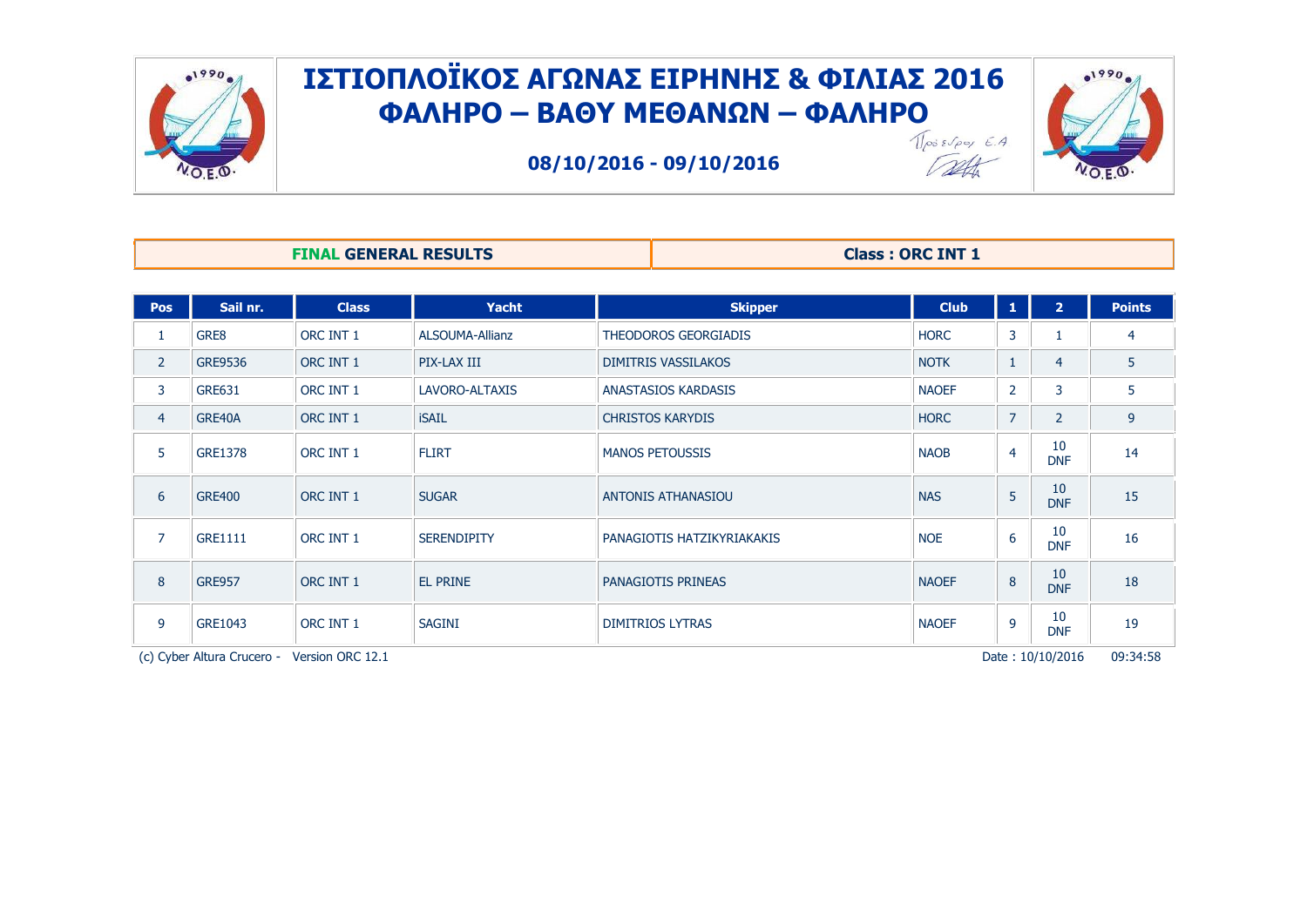



**08/10/2016 - 09/10/2016**

#### **FINAL GENERAL RESULTS Class : ORC INT 2**

Tath

| <b>Pos</b>     | Sail nr.        | <b>Class</b> | <b>Yacht</b>                    | <b>Skipper</b>                | <b>Club</b>    | 1               | $2^{\prime}$    | <b>Points</b> |
|----------------|-----------------|--------------|---------------------------------|-------------------------------|----------------|-----------------|-----------------|---------------|
|                | <b>GRE2380</b>  | ORC INT 2    | ZANTAC                          | <b>ERIC FISCHER</b>           | <b>NOE</b>     |                 |                 |               |
| 2              | GRE49606        | ORC INT 2    | <b>BLUE LINE - ASTERAS TAXI</b> | M. AGELAKIS-D. OIKONOMOPOULOS | <b>SEANATK</b> | 3               | $\overline{4}$  |               |
| 3              | <b>GRE1221</b>  | ORC INT 2    | <b>ADRA</b>                     | ZINOVIOS GRIGORIADIS          | <b>NAOB</b>    | b               | $\overline{2}$  | 8             |
| $\overline{4}$ | GRE62           | ORC INT 2    | <b>GORGO</b>                    | ANDREAS ANTONOPOULOS          | <b>NOTK</b>    | 5               | 3               | 8             |
| 5              | <b>GRE933</b>   | ORC INT 2    | <b>VENTUS</b>                   | MICHAIL KLOUVAS               | <b>NAS</b>     | $\overline{2}$  | 8<br><b>DNF</b> | 10            |
| 6              | <b>GRE1275</b>  | ORC INT 2    | <b>PARALOS</b>                  | DIMITRIOS BOUSOUNIS           | <b>NOEF</b>    | 4               | 8<br><b>DNF</b> | 12            |
|                | C <sub>28</sub> | ORC INT 2    | <b>TEENIE TANOU</b>             | PETER CORONES                 | <b>NOEF</b>    | 8<br><b>DNC</b> | 8<br><b>DNC</b> | 16            |

(c) Cyber Altura Crucero - Version ORC 12.1 **Participal Crucero - Version ORC 12.1** Pate : 10/10/2016 09:35:25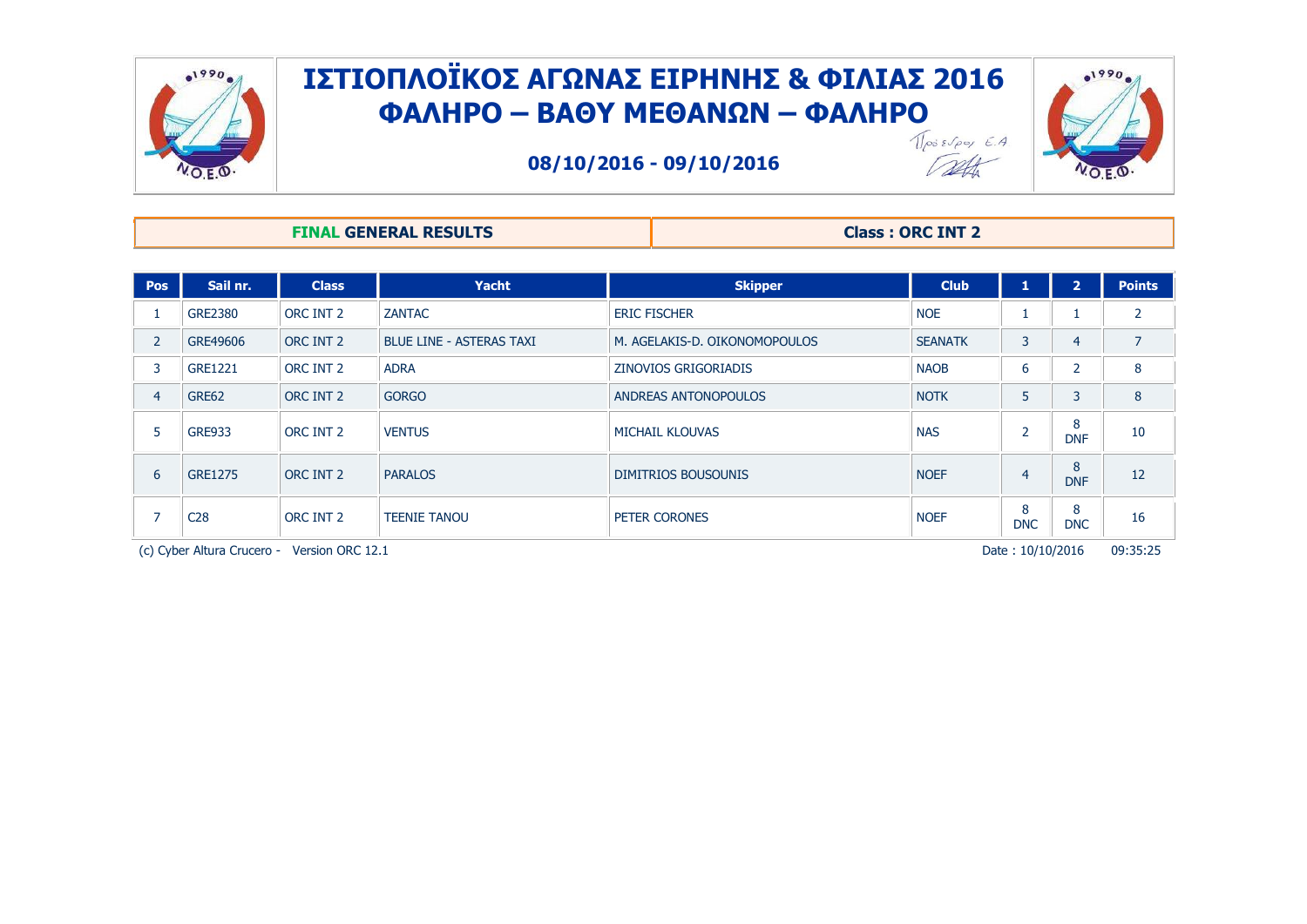

**08/10/2016 - 09/10/2016**



Talk

| <b>FINAL RACE RESULTS: 02</b> |                         |              |                                 | <b>Category: ORC INT</b>      |  |                       |                    |                       |                     |                     |                |
|-------------------------------|-------------------------|--------------|---------------------------------|-------------------------------|--|-----------------------|--------------------|-----------------------|---------------------|---------------------|----------------|
| <b>Class: ORC INT 1</b>       |                         |              | Date: 09/10/2016                | <b>Start Time: 11:04:00</b>   |  | <b>Distance: 28.5</b> |                    | <b>Coefficient: 1</b> |                     | <b>Offshore OSN</b> |                |
|                               | <b>Class: ORC INT 2</b> |              | Date: 09/10/2016                | <b>Start Time: 11:04:00</b>   |  | Distance: 28.5        |                    | <b>Coefficient: 1</b> |                     | <b>Offshore OSN</b> |                |
| Pos                           | Sail nr.                | <b>Class</b> | Yacht                           | <b>Skipper</b>                |  | <b>Club</b>           | <b>Finish Time</b> | <b>Elapsed T.</b>     | <b>Corrected T.</b> | <b>Obs</b>          | <b>Points</b>  |
| 1                             | <b>GRE2380</b>          | ORC INT 2    | <b>ZANTAC</b>                   | <b>ERIC FISCHER</b>           |  | <b>NOE</b>            | 19:23:52           | 08:19:52              | 00:00:00            |                     | 1              |
| $\overline{2}$                | GRE8                    | ORC INT 1    | <b>ALSOUMA-Allianz</b>          | THEODOROS GEORGIADIS          |  | <b>HORC</b>           | 18:56:38           | 07:52:38              | 00:13:40            |                     | $\overline{2}$ |
| 3                             | GRE40A                  | ORC INT 1    | <b>iSAIL</b>                    | <b>CHRISTOS KARYDIS</b>       |  | <b>HORC</b>           | 19:04:16           | 08:00:16              | 00:30:11            |                     | 3              |
| $\overline{4}$                | <b>GRE631</b>           | ORC INT 1    | LAVORO-ALTAXIS                  | <b>ANASTASIOS KARDASIS</b>    |  | <b>NAOEF</b>          | 19:20:34           | 08:16:34              | 00:35:28            |                     | $\overline{4}$ |
| 5                             | <b>GRE9536</b>          | ORC INT 1    | PIX-LAX III                     | <b>DIMITRIS VASSILAKOS</b>    |  | <b>NOTK</b>           | 19:52:28           | 08:48:28              | 01:00:26            |                     | 5              |
| 6                             | <b>GRE1221</b>          | ORC INT 2    | <b>ADRA</b>                     | ZINOVIOS GRIGORIADIS          |  | <b>NAOB</b>           | 20:39:54           | 09:35:54              | 01:16:08            |                     | 6              |
| $\overline{7}$                | <b>GRE62</b>            | ORC INT 2    | <b>GORGO</b>                    | ANDREAS ANTONOPOULOS          |  | <b>NOTK</b>           | 21:58:43           | 10:54:43              | 02:00:13            |                     | $\overline{7}$ |
| 8                             | GRE49606                | ORC INT 2    | <b>BLUE LINE - ASTERAS TAXI</b> | M. AGELAKIS-D. OIKONOMOPOULOS |  | <b>SEANATK</b>        | 21:24:18           | 10:20:18              | 02:07:19            |                     | 8              |
| 9                             | C <sub>28</sub>         | ORC INT 2    | <b>TEENIE TANOU</b>             | PETER CORONES                 |  | <b>NOEF</b>           |                    |                       |                     | <b>DNC</b>          | 17             |
| 9                             | GRE1043                 | ORC INT 1    | <b>SAGINI</b>                   | <b>DIMITRIOS LYTRAS</b>       |  | <b>NAOEF</b>          |                    |                       |                     | <b>DNF</b>          | 17             |
| 9                             | <b>GRE1111</b>          | ORC INT 1    | <b>SERENDIPITY</b>              | PANAGIOTIS HATZIKYRIAKAKIS    |  | <b>NOE</b>            |                    |                       |                     | <b>DNF</b>          | 17             |
| 9                             | <b>GRE1275</b>          | ORC INT 2    | <b>PARALOS</b>                  | <b>DIMITRIOS BOUSOUNIS</b>    |  | <b>NOEF</b>           |                    |                       |                     | <b>DNF</b>          | 17             |
| 9                             | <b>GRE1378</b>          | ORC INT 1    | <b>FLIRT</b>                    | <b>MANOS PETOUSSIS</b>        |  | <b>NAOB</b>           |                    |                       |                     | <b>DNF</b>          | 17             |
| 9                             | <b>GRE400</b>           | ORC INT 1    | <b>SUGAR</b>                    | <b>ANTONIS ATHANASIOU</b>     |  | <b>NAS</b>            |                    |                       |                     | <b>DNF</b>          | 17             |
| 9                             | <b>GRE933</b>           | ORC INT 2    | <b>VENTUS</b>                   | MICHAIL KLOUVAS               |  | <b>NAS</b>            |                    |                       |                     | <b>DNF</b>          | 17             |
| 9                             | <b>GRE957</b>           | ORC INT 1    | <b>EL PRINE</b>                 | PANAGIOTIS PRINEAS            |  | <b>NAOEF</b>          |                    |                       |                     | <b>DNF</b>          | 17             |

(c) Cyber Altura Crucero - Version ORC 12.1 **Participal Crucero - Version ORC 12.1** Pate : 10/10/2016 22:06:10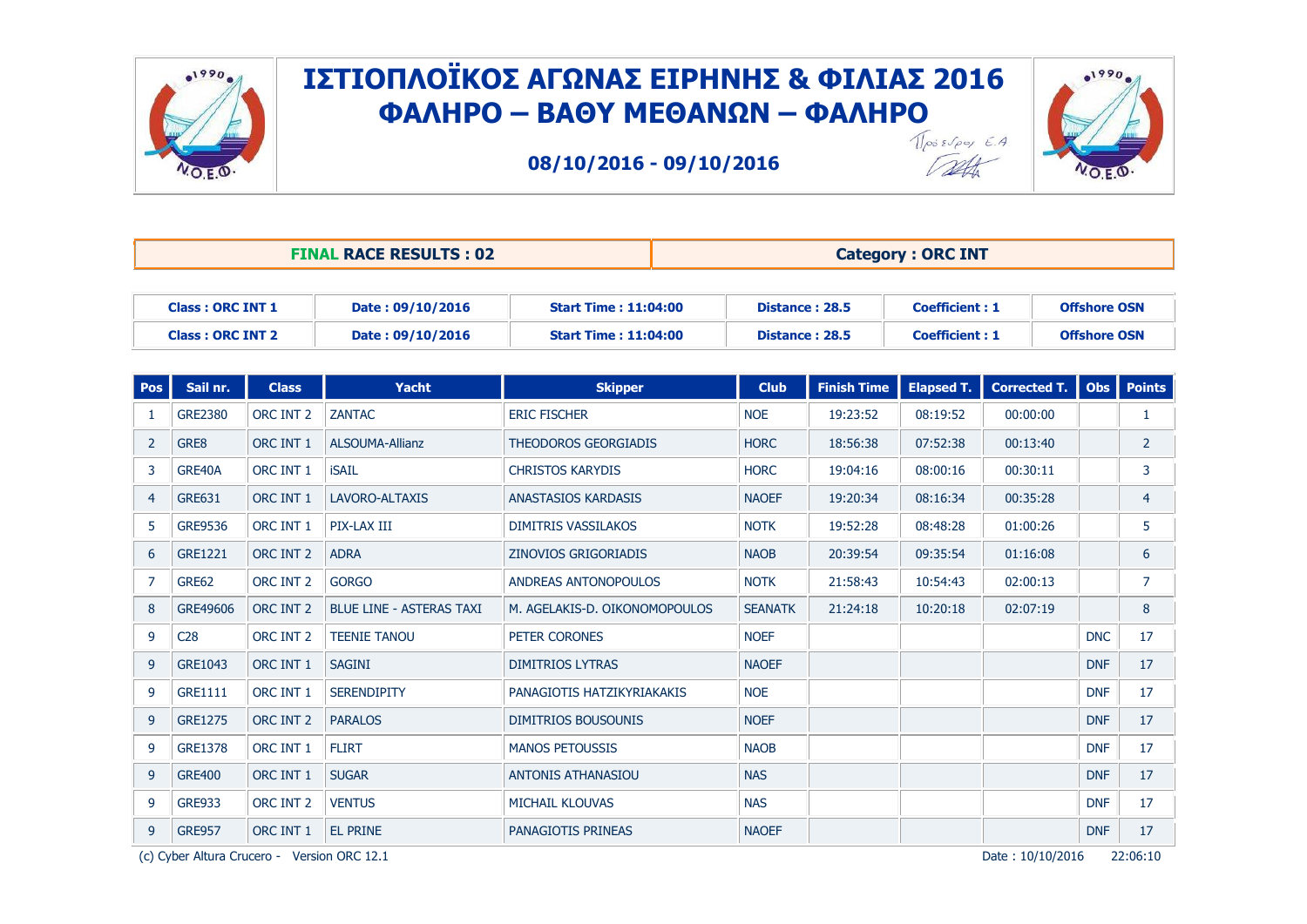

**08/10/2016 - 09/10/2016**



| Dette<br>ï |  |
|------------|--|
|            |  |

|                         |                         |                  | <b>FINAL RACE RESULTS: 01</b>   |                               | <b>Category: ORC INT</b> |                       |                           |                           |            |                |  |
|-------------------------|-------------------------|------------------|---------------------------------|-------------------------------|--------------------------|-----------------------|---------------------------|---------------------------|------------|----------------|--|
| <b>Class: ORC INT 1</b> |                         | Date: 08/10/2016 | <b>Start Time: 10:34:00</b>     | <b>Distance: 25</b>           |                          | <b>Coefficient: 1</b> | <b>Constructed Course</b> |                           |            |                |  |
|                         | <b>Class: ORC INT 2</b> |                  | Date: 08/10/2016                | <b>Start Time: 10:34:00</b>   | <b>Distance: 25</b>      |                       | <b>Coefficient: 1</b>     | <b>Constructed Course</b> |            |                |  |
| <b>Pos</b>              | Sail nr.                | <b>Class</b>     | <b>Yacht</b>                    | <b>Skipper</b>                | <b>Club</b>              | <b>Finish Time</b>    | <b>Elapsed T.</b>         | <b>Corrected T.</b>       |            | Obs   Points   |  |
| 1                       | <b>GRE2380</b>          | ORC INT 2        | <b>ZANTAC</b>                   | <b>ERIC FISCHER</b>           | <b>NOE</b>               | 14:27:08              | 03:53:08                  | 00:00:00                  |            | $\mathbf{1}$   |  |
| $\overline{2}$          | <b>GRE9536</b>          | ORC INT 1        | PIX-LAX III                     | <b>DIMITRIS VASSILAKOS</b>    | <b>NOTK</b>              | 14:06:33              | 03:32:33                  | 00:09:10                  |            | $\overline{2}$ |  |
| 3                       | <b>GRE933</b>           | ORC INT 2        | <b>VENTUS</b>                   | <b>MICHAIL KLOUVAS</b>        | <b>NAS</b>               | 14:21:57              | 03:47:57                  | 00:09:18                  |            | 3              |  |
| $\overline{4}$          | <b>GRE631</b>           | ORC INT 1        | LAVORO-ALTAXIS                  | <b>ANASTASIOS KARDASIS</b>    | <b>NAOEF</b>             | 14:04:53              | 03:30:53                  | 00:09:29                  |            | $\overline{4}$ |  |
| 5                       | GRE49606                | ORC INT 2        | <b>BLUE LINE - ASTERAS TAXI</b> | M. AGELAKIS-D. OIKONOMOPOULOS | <b>SEANATK</b>           | 14:21:50              | 03:47:50                  | 00:09:43                  |            | 5              |  |
| 6                       | <b>GRE1275</b>          | ORC INT 2        | <b>PARALOS</b>                  | <b>DIMITRIOS BOUSOUNIS</b>    | <b>NOEF</b>              | 14:20:20              | 03:46:20                  | 00:09:44                  |            | 6              |  |
| $\overline{7}$          | <b>GRE62</b>            | ORC INT 2        | <b>GORGO</b>                    | ANDREAS ANTONOPOULOS          | <b>NOTK</b>              | 14:55:47              | 04:21:47                  | 00:09:55                  |            | $\overline{7}$ |  |
| 8                       | <b>GRE1221</b>          | ORC INT 2        | <b>ADRA</b>                     | <b>ZINOVIOS GRIGORIADIS</b>   | <b>NAOB</b>              | 14:28:04              | 03:54:04                  | 00:10:54                  |            | 8              |  |
| 9                       | GRE8                    | ORC INT 1        | <b>ALSOUMA-Allianz</b>          | <b>THEODOROS GEORGIADIS</b>   | <b>HORC</b>              | 14:04:45              | 03:30:45                  | 00:14:23                  |            | 9              |  |
| 10                      | <b>GRE1378</b>          | ORC INT 1        | <b>FLIRT</b>                    | <b>MANOS PETOUSSIS</b>        | <b>NAOB</b>              | 14:03:54              | 03:29:54                  | 00:16:17                  |            | 10             |  |
| 11                      | <b>GRE400</b>           | ORC INT 1        | <b>SUGAR</b>                    | <b>ANTONIS ATHANASIOU</b>     | <b>NAS</b>               | 14:12:23              | 03:38:23                  | 00:18:37                  |            | 11             |  |
| 12                      | <b>GRE1111</b>          | ORC INT 1        | <b>SERENDIPITY</b>              | PANAGIOTIS HATZIKYRIAKAKIS    | <b>NOE</b>               | 14:05:46              | 03:31:46                  | 00:19:15                  |            | 12             |  |
| 13                      | GRE40A                  | ORC INT 1        | <b>iSAIL</b>                    | <b>CHRISTOS KARYDIS</b>       | <b>HORC</b>              | 14:07:25              | 03:33:25                  | 00:22:07                  |            | 13             |  |
| 14                      | <b>GRE957</b>           | ORC INT 1        | <b>EL PRINE</b>                 | PANAGIOTIS PRINEAS            | <b>NAOEF</b>             | 14:30:44              | 03:56:44                  | 00:28:22                  |            | 14             |  |
| 15                      | GRE1043                 | ORC INT 1        | <b>SAGINI</b>                   | <b>DIMITRIOS LYTRAS</b>       | <b>NAOEF</b>             | 14:37:08              | 04:03:08                  | 00:36:39                  |            | 15             |  |
| 16                      | C <sub>28</sub>         | ORC INT 2        | <b>TEENIE TANOU</b>             | PETER CORONES                 | <b>NOEF</b>              |                       |                           |                           | <b>DNC</b> | 17             |  |

(c) Cyber Altura Crucero - Version ORC  $12.1$  Date :  $10/10/2016$   $18:15:12$